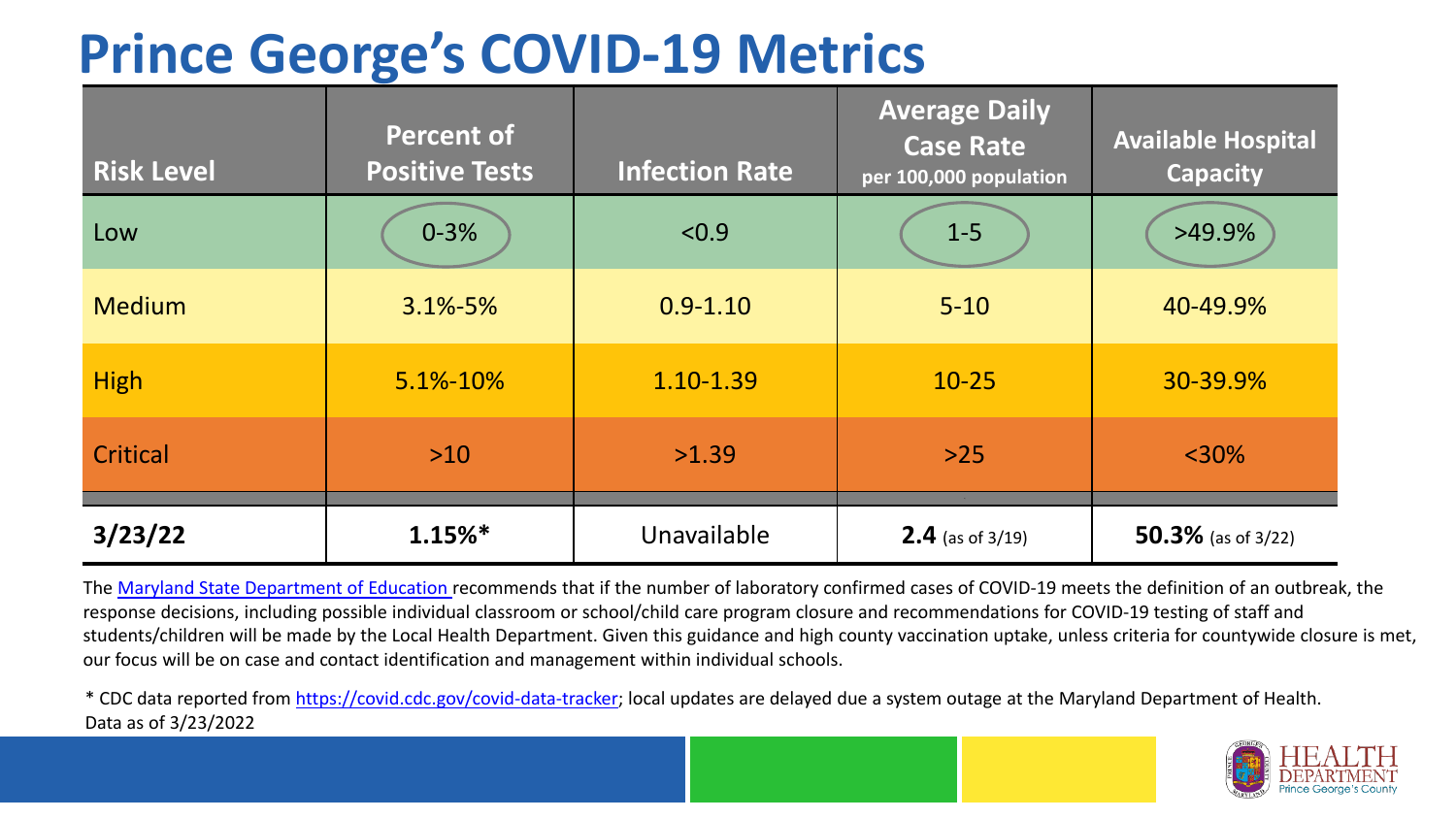# **COVID-19 Community Transmission and Vaccination**

Per the [CDC updated guidance for COVID-19 Prevention in K-12 Schools,](https://www.cdc.gov/coronavirus/2019-ncov/community/schools-childcare/k-12-guidance.html) vaccination is considered the leading prevention strategy for those who are eligible, and **Prince George's County exceeds the percentage of U.S. vaccinations for ages 12 and above**. The CDC also emphasizes using multiple prevention strategies together consistently, included universal indoor masking, as needed based on the level of community transmission and vaccine coverage.



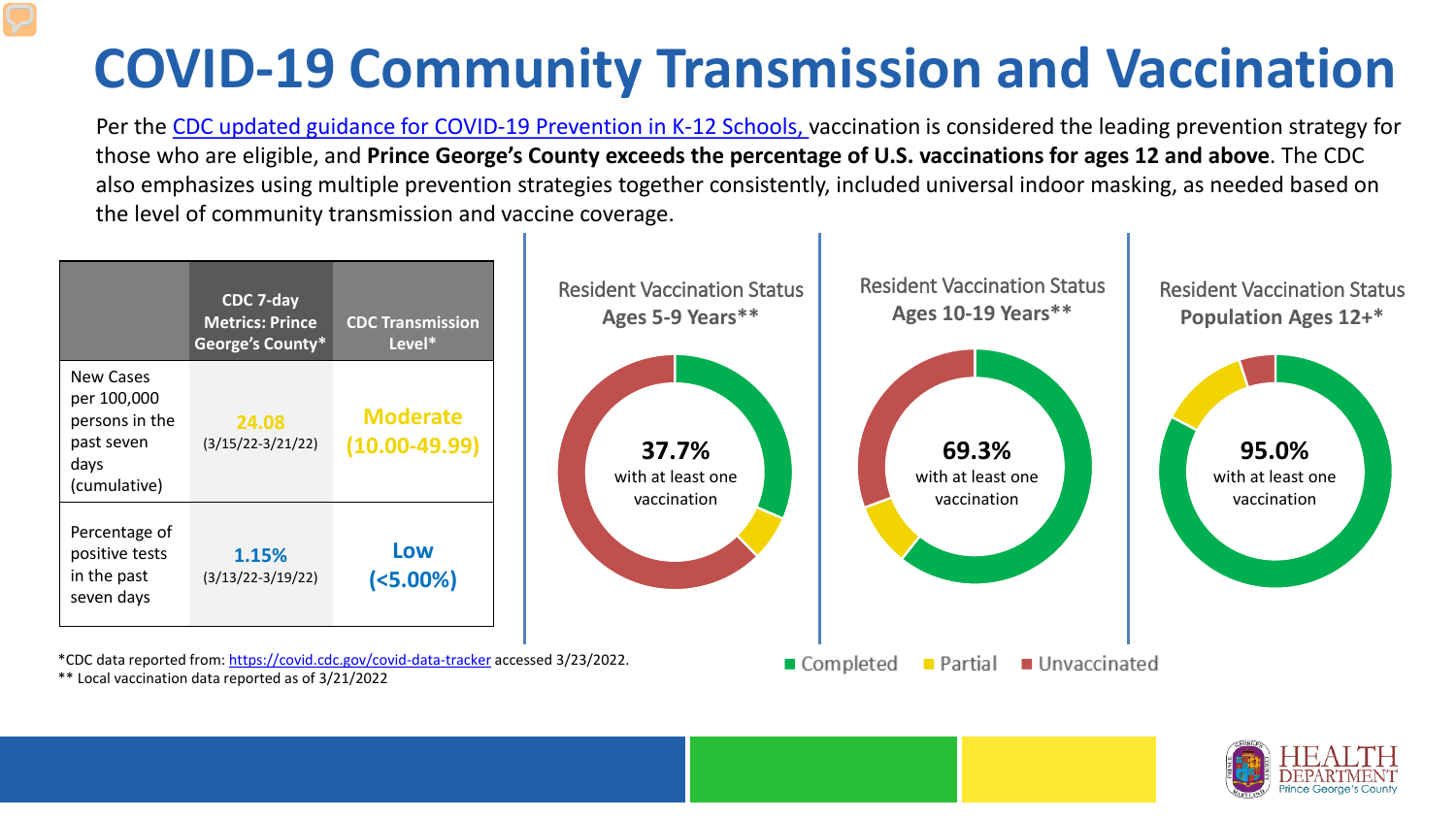### **Average Daily Case Rate** (7-day Average by test date)

**The average daily case rate at the end of last week was 2.4 new cases per 100,000 residents.** Our case rate has declined from a high of 303.6 new cases per 100,000 residents on January 1, 2022, and currently appears to be stable at the low risk level.

**Average New COVID-19 Cases Per Day Per 100,000 Residents**